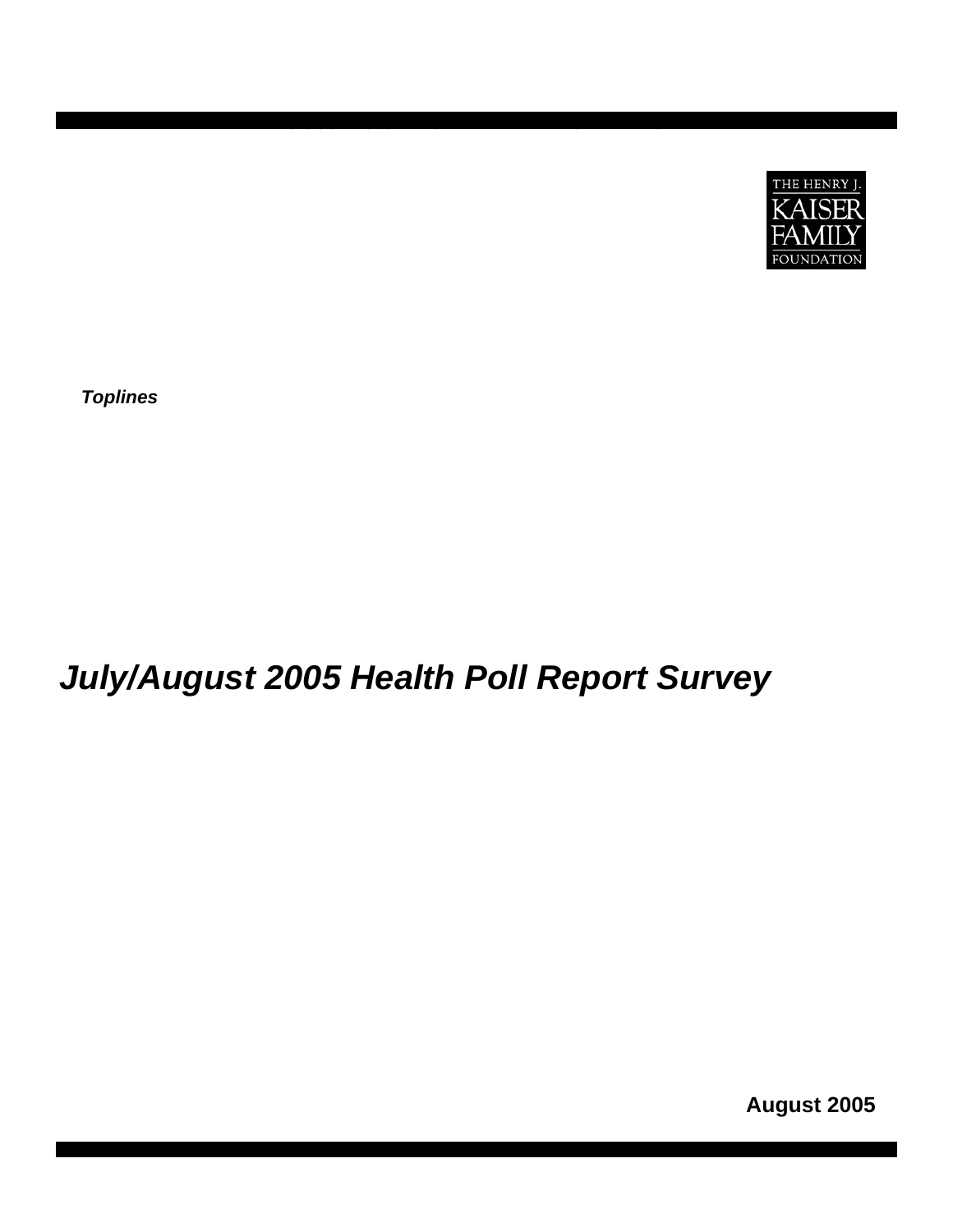## **Methodology**

The Kaiser Family Foundation *Health Poll Report Survey* was conducted and analyzed by researchers at the Kaiser Family Foundation. A nationally representative sample of 1,205 adults ages 18 and older was contacted by telephone by Princeton Survey Research Associates International between August 4 and August 8, 2005.

The margin of sampling error for the survey is plus or minus 3 percentage points for total respondents. For results based on smaller subsets of respondents the margin of sampling error is higher. Note that sampling error is only one of many potential sources of error in this or any other public opinion poll.

Values less than 0.5% are indicated by an asterisk (\*). "VOL" indicates that a response was volunteered by respondent, not an explicitly offered choice.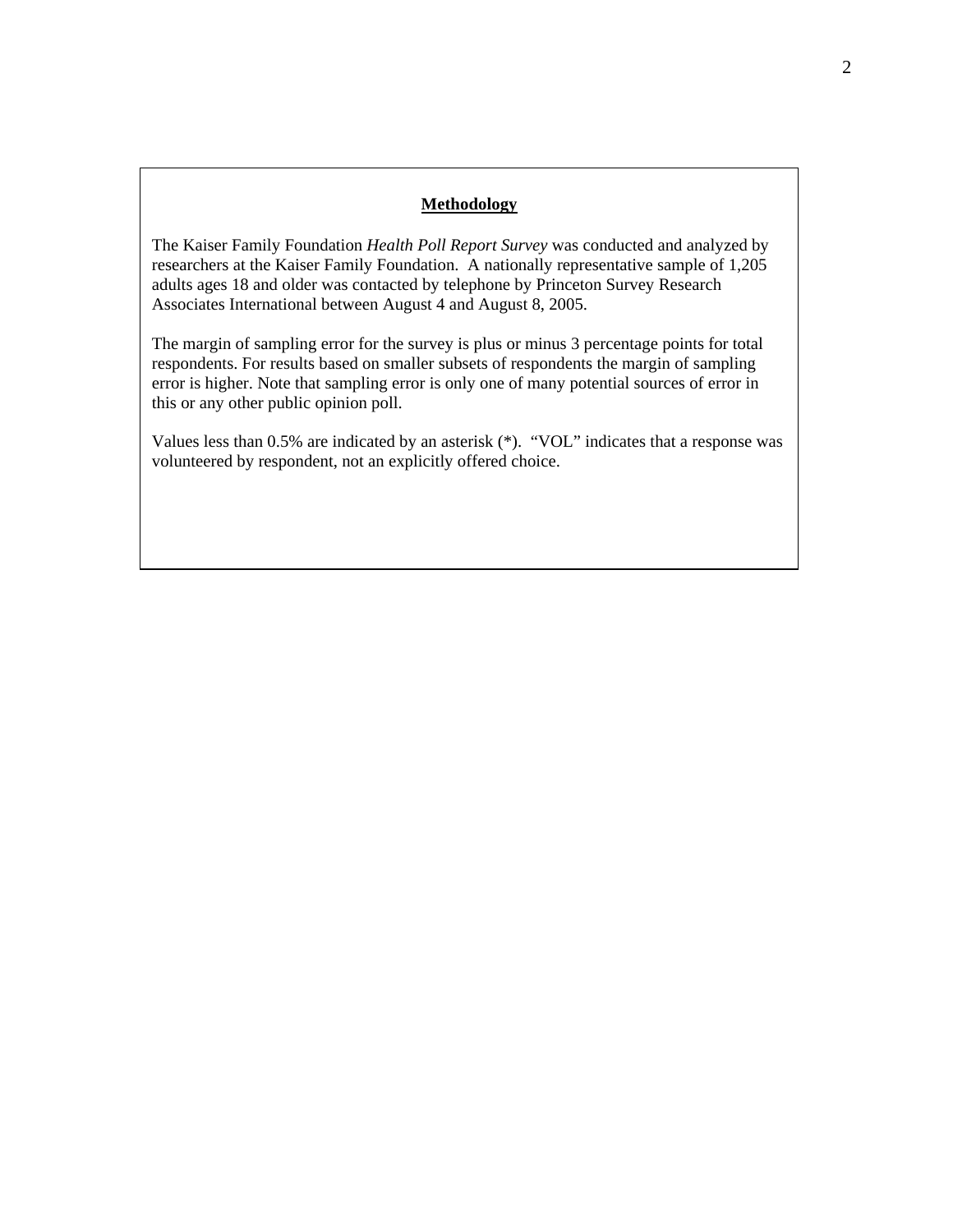Q1a. To begin… What do you think is the most important problem for the government to address? Is there another problem you think is almost as important for the government to address?

*Based on One-Half of Respondents (n=600)* (Total Net Responses)

- 28 War (NET)
- 22 Health care (NET)
- 20 Economy (NET)
- 19 Miscellaneous Social Issues, includes Social Security (NET)
- 9 Terrorism/National Security (NET)
- 6 Taxes/Budget (NET)
- 6 Other Government Issues (NET)
- 5 Education (NET)
- 3 Crime (NET)
- 7 Other
- 18 Don't know/Refused
- 1b. To begin... What do you think is the most important problem in health or health care for the government to address? Is there another health problem you think is almost as important for the government to address?

#### *Based on One-Half of Respondents (n=605)*

- 17 Cost of health care
- 15 Cost of prescription drugs/medicines
- 11 Cost of insurance
- 11 Universal coverage/ coverage for uninsured
- 10 Health care availability (general)
- 7 Senior citizens' care/ issues
- 6 Medical Conditions/ Procedures Other Specified
- 5 Medicare
- 5 Cancer/Cancer Research

NOTE: "Don't know" and responses mentioned by less than 5 percent are not shown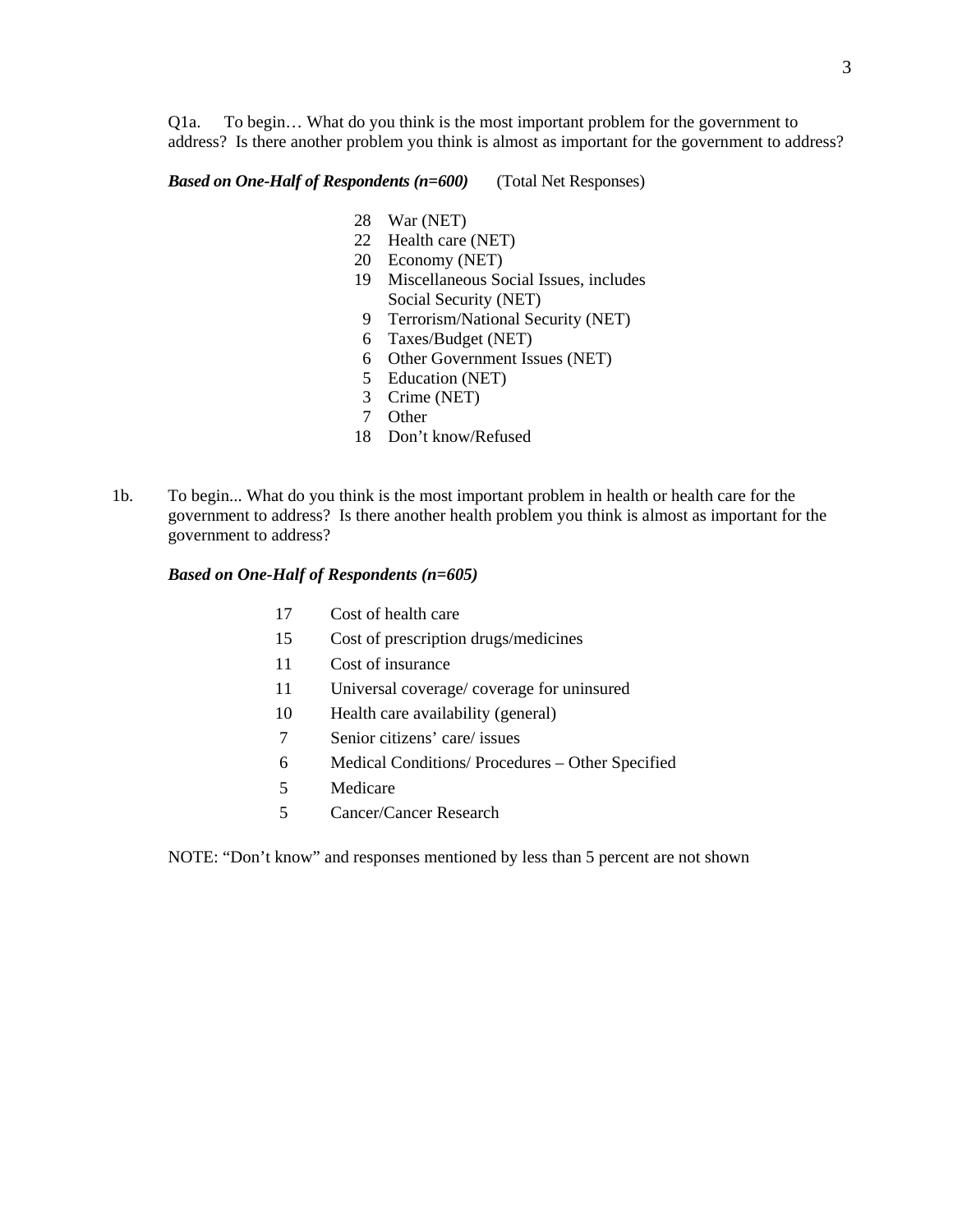Q2 Now I'm going to read you some different health care issues. As I read each one, please tell me how important you think it is for the President and Congress to deal with this issue—very important, somewhat important, not too important, or not at all important. (First/Next,) How important is this issue… **(INSERT ITEM, READ & RANDOMIZE)?**

|                                                                                        | Very | Somewhat | Not too | Not at all    | DK/  |
|----------------------------------------------------------------------------------------|------|----------|---------|---------------|------|
|                                                                                        | imp. | imp.     | imp.    | imp.          | Ref. |
| a. Increasing the number of Americans<br>covered by health insurance                   | 81   | 14       | 2       |               |      |
| b. Reforming the medical malpractice<br>system                                         | 54   | 29       |         |               | 6    |
| c. Lowering the cost of prescription drugs                                             | 81   | 14       |         |               |      |
| d. Lowering the cost of health insurance                                               | 84   | 12       | ∍       | ↑             |      |
| e. Reducing medical errors or mistakes                                                 | 75   | 18       |         | $\mathcal{D}$ |      |
| f. Assuring the smooth implementation of the<br>new Medicare prescription drug benefit | 55   | 26       |         |               |      |
| g. Reforming the Medicaid system                                                       | 56   | 26       |         |               |      |

Q2.1 Which of the following issues you say are very important do you think is MOST important?

- 26 Increasing the number of Americans covered by health insurance
- 25 Lowering the cost of health insurance
- 15 Lowering the cost of prescription drugs
- 8 Reducing medical errors or mistakes
- 7 Reforming the Medicaid system
- 6 Reforming the medical malpractice system
- 2 Assuring the smooth implementation of the new Medicare prescription drug benefit
- **\* (VOL.)** Other issue is most important
- 9 **(VOL.)** All the same/equally important
- 1 **(DO NOT READ)** Don't know/Refused
- 1 None very important
- Q3. We're interested in what sources you have been using for information about health and health care. Please tell me how much health information you got from each of the following sources in the past 12 months – a lot of information, some information, only a little, or no information. In the past 12 months, how much health information did you get from…**(INSERT. READ AND ROTATE)**

|                |                                               |       |      | Only     | No    | DK/    |
|----------------|-----------------------------------------------|-------|------|----------|-------|--------|
|                |                                               | A lot | Some | a little | info. | Ref.   |
| a <sub>1</sub> | Television                                    | 33    | 34   | 20       | 12    |        |
| $\mathbf{b}$ . | Radio                                         | 11    | 25   | 27       | 36    |        |
|                | <b>Newspapers</b>                             | 25    | 33   | 18       | 23    |        |
| d.             | Magazines                                     | 14    | 29   | 23       | 33    | $\ast$ |
| e.             | Street signs, flyers or billboards, including |       |      |          |       |        |
|                | advertisements on public transportation       | 4     | 15   | 28       | 52    |        |
| f.             | Your employer, through your job               | 17    | 15   | 14       | 53    |        |
| g.             | Your doctor, or other health care provider    | 23    | 26   | 21       | 28    |        |
| h.             | The internet, or computer online services     | 23    | 18   | 13       | 46    |        |
| 1.             | Your church or place of worship               | 4     | 12   | 17       | 66    |        |
| $\mathbf{1}$ . | Friends or family members                     | 21    | 33   | 22       | 23    |        |
|                |                                               |       |      |          |       |        |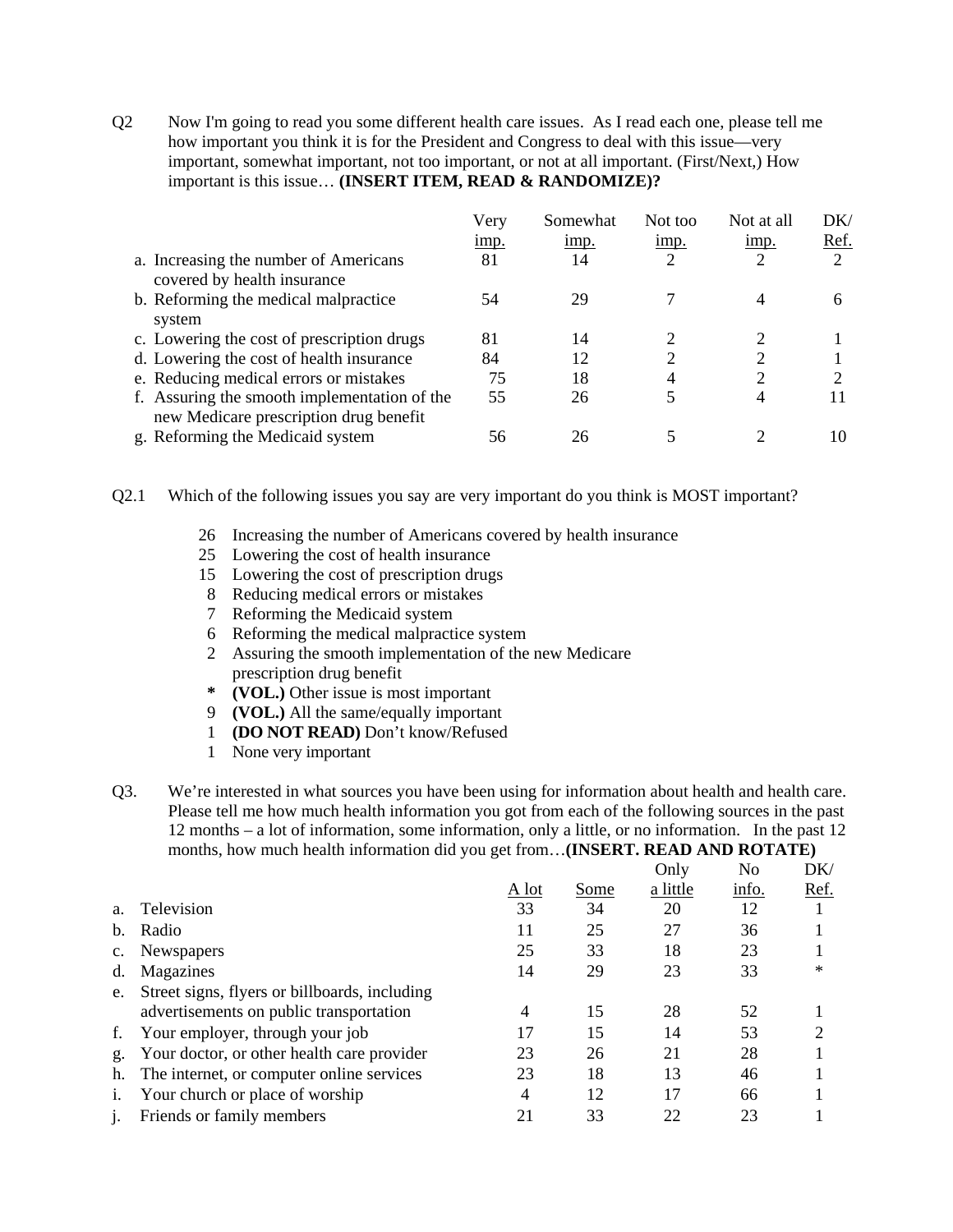Q4 Now I'm going to read you a list of some stories covered by news organizations in the last month or so. As I read each one, tell me if you happened to follow this news story very closely, fairly closely, not too closely, or not at all closely. (First/Next,) how closely did you follow this story (**INSERT--READ AND RANDOMIZE**)? Did you follow this story very closely, fairly closely, not too closely, or not at all closely?

|                |                                                                                                                                           | Very<br>Closely | Fairly<br>Closely | Not too<br>Closely | Not at all<br>Closely | DK/<br>Ref. |
|----------------|-------------------------------------------------------------------------------------------------------------------------------------------|-----------------|-------------------|--------------------|-----------------------|-------------|
| a.             | Military action and peace keeping efforts in                                                                                              | 56              | 28                | 10                 | 5                     | $\ast$      |
| $\mathbf{b}$ . | <b>Iraq</b><br>The debate in Congress over funding for<br>embryonic stem cell research                                                    | 27              | 31                | 19                 | 22                    |             |
| $C_{\bullet}$  | The subway bombings in London, England                                                                                                    | 51              | 30                | 11                 | 7                     |             |
| d.             | The start of a civil trial in Texas against                                                                                               | 12              | 21                | 25                 | 41                    |             |
| e.             | Merck, maker of pain medication Vioxx<br>A study about the effects of aspirin and<br>vitamin E on the risk of cancer and heart<br>disease | 14              | 23                | 22                 | 41                    |             |
| f.             | The nomination of John Roberts to the United<br><b>States Supreme Court</b>                                                               | 24              | 27                | 19                 | 28                    |             |
| g.             | Reports of an outbreak of bird flu among<br>migratory birds in China                                                                      | 10              | 20                | 25                 | 44                    |             |
| h.             | The ongoing concerns about the possible<br>spread of mad cow disease                                                                      | 16              | 31                | 29                 | 23                    | $\ast$      |

Q5. As you may know, beginning in 2006 there will be a new prescription drug benefit that will give all people on Medicare the option of enrolling in a Medicare drug plan. How well would you say you understand this new benefit? Would you say you understand it very well, somewhat well, not too well, or not well at all?

|                    |       | Ages  | <u>Ages</u> |
|--------------------|-------|-------|-------------|
|                    | Total | 18-64 |             |
| Very well          | 9     |       | 13          |
| Somewhat well      | 22    | 21    | 24          |
| Not too well       | 28    | 27    | 31          |
| Not well at all    | 39    | 41    | 29          |
| Don't know/Refused |       |       |             |

Q6. Would you say that you know more, less or about the same about the Medicare drug benefit as you knew a year ago?

|                    |       | Ages  | Ages |
|--------------------|-------|-------|------|
|                    | Total | 18-64 |      |
| More               | 26    | 26    | 28   |
| Less               | 10    | q     | 13   |
| Same               | 60    | 61    | 53   |
| Don't know/Refused |       |       |      |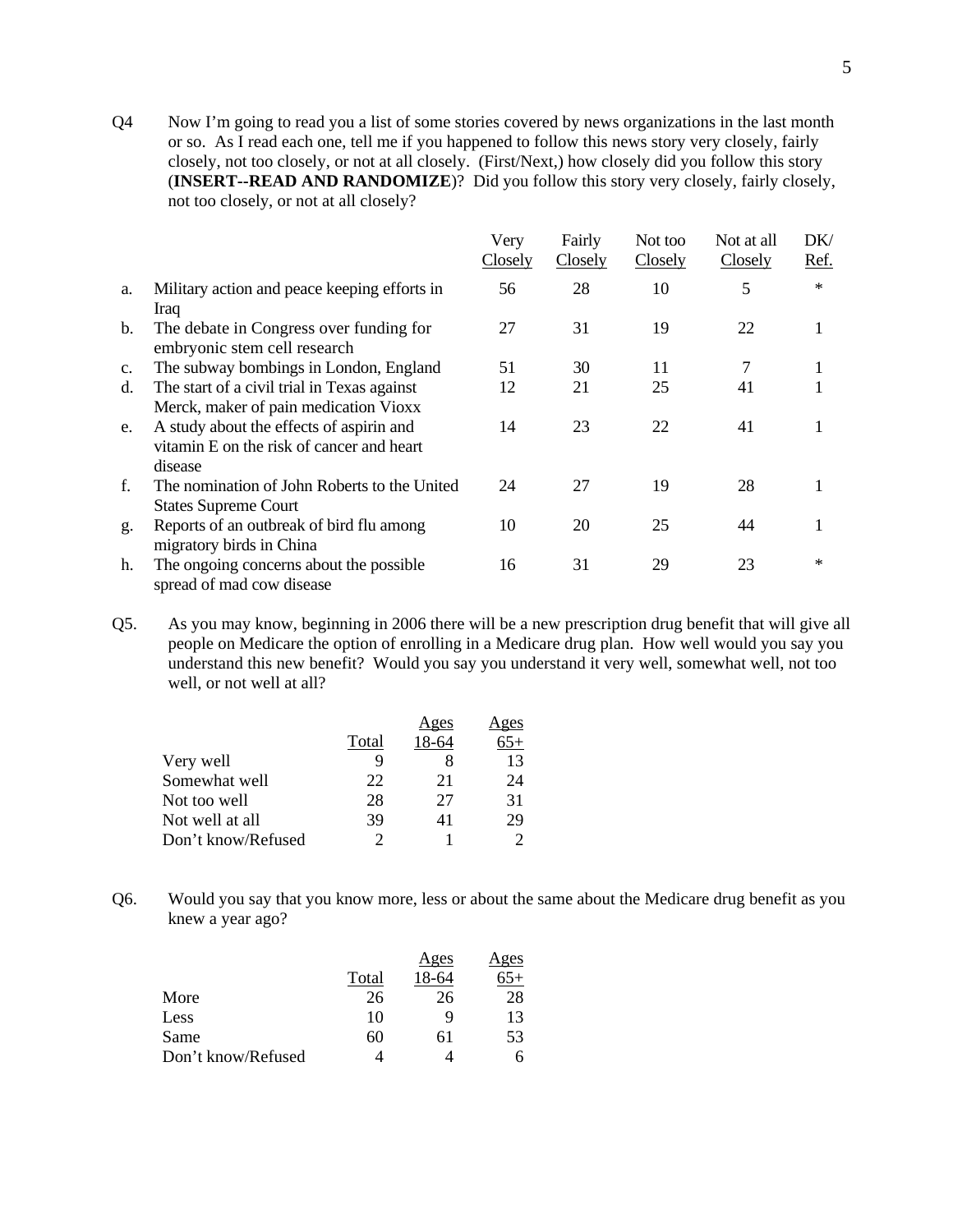Q7. Do you feel you have enough information about the new Medicare prescription drug benefit to understand how it will impact you personally, or not?

#### *Based on those 65 and older (n=300)*

- 33 Yes
- 62 No
- 4 Don't know/Refused
- Q8. Given what you know about it, in general, do you have a favorable or unfavorable impression of this new Medicare prescription drug benefit?

|                       | Total | Seniors | Ages 18-64 |
|-----------------------|-------|---------|------------|
| Favorable             | 30    | 32      | 30         |
| Unfavorable           | 31    | 32      | 31         |
| Neither/Neutral (VOL) | 22    | 18      | 23         |
| Don't know/Refused    | 17    | 18      | 17         |

Q9. Thinking ahead to 2006--when the new Medicare drug benefit becomes available--do you think you will enroll in a Medicare drug plan, you will not enroll in a Medicare drug plan, or have you not yet heard enough to decide?

#### *Based on those 65 and older (n=300)*

- 22 Will enroll in a drug plan
- 33 Will not enroll in a plan
- 40 Haven't heard enough to decide
- 5 Don't know/Refused
- Q10. For each of the following, please tell me whether it is a MAJOR reason you are not planning to enroll in a Medicare drug plan at this time, a MINOR reason, or not a reason. First..**(INSERT. READ AND ROTATE).** Is this a major reason, a minor reason or not a reason you are not planning to enroll in a Medicare drug plan at this time.

## *Based on those 65 and older who will not/don't know if they will enroll in a Medicare drug plan (n=241)*

|                                                                                                                          | Major<br>Reason | Minor<br>Reason | Not a<br>Reason | DK/<br>Ref. |
|--------------------------------------------------------------------------------------------------------------------------|-----------------|-----------------|-----------------|-------------|
| a. I don't know enough about the Medicare drug benefit                                                                   | 41              | 22              | 26              | 12          |
| b. I already get help from an insurance plan or program                                                                  |                 |                 |                 |             |
| paying for my prescription drugs                                                                                         | 55              | 11              | 26              |             |
| c. It's too complicated or too much trouble to sign up                                                                   | 26              | 19              | 45              |             |
| d. I don't think it will save me money                                                                                   | 42              | 13              | 27              |             |
| e. I don't take enough prescription medicine or don't spend<br>much money on prescription drugs, so I don't think I need |                 |                 |                 |             |
| a Medicare drug plan                                                                                                     | 28              | 21              | 41              | 10          |
| f. Some other reason                                                                                                     | 24              | 5               | 51              |             |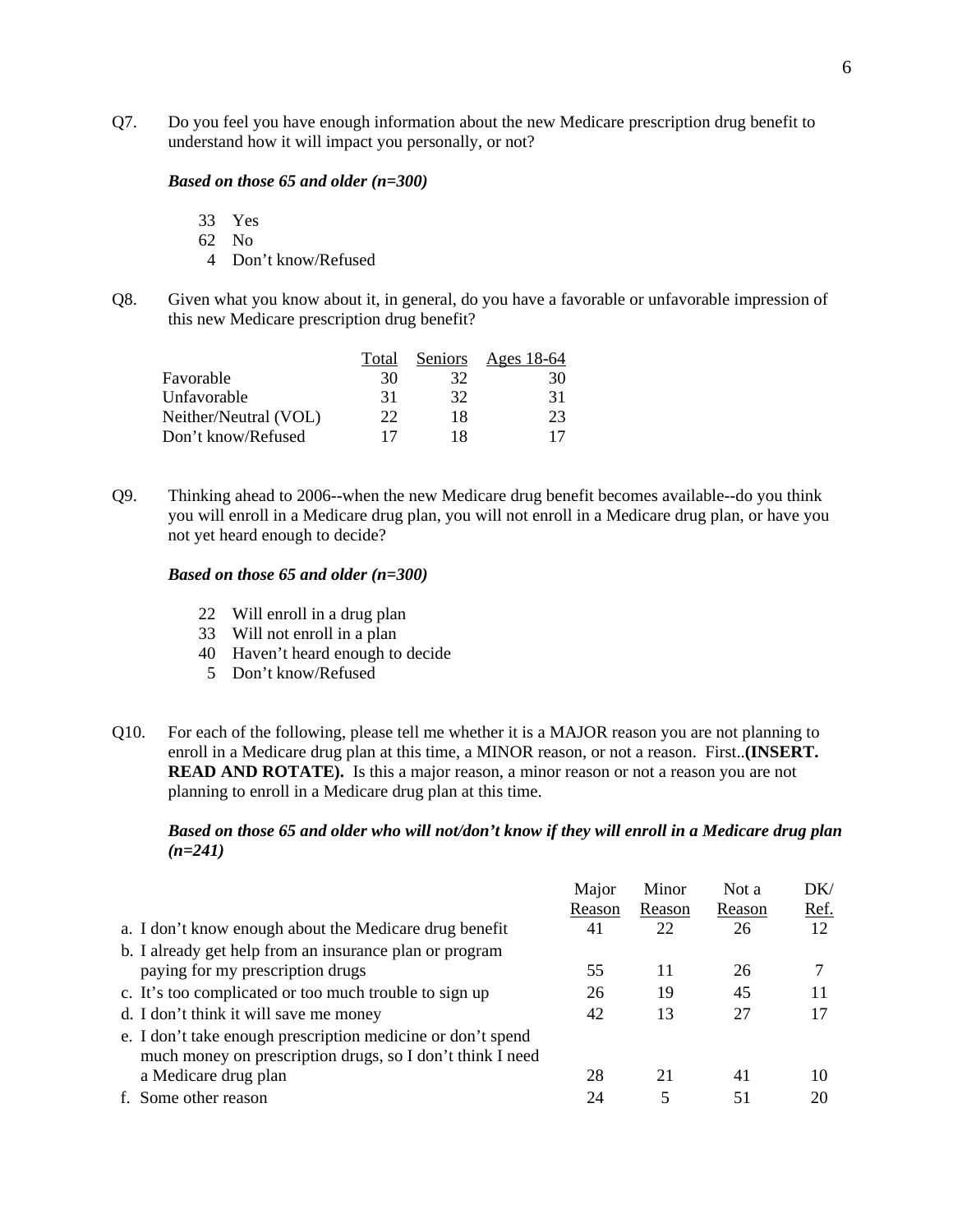Q11. How helpful do you think the new Medicare prescription drug benefit will be for the following people? (First/Next), how helpful do you think the benefit will be for **(READ ITEM)**? Will it be very helpful, somewhat helpful, not too helpful, or not at all helpful? **(READ AND RANDOMIZE ITEMS, ALWAYS READ ITEM "e" LAST)** 

|                                                                 | Very    | Somewhat | Not too | Not at all | DK/  |
|-----------------------------------------------------------------|---------|----------|---------|------------|------|
|                                                                 | helpful | helpful  | helpful | helpful    | Ref. |
| a. A typical person on Medicare                                 | 23      | 43       | 11      | 6          | 18   |
| b. Low-income people on Medicare                                | 42      | 27       | 8       | 6          | 16   |
| c. People on Medicare with very high<br>prescription drug costs | 42      | 29       |         |            |      |
| d. People on Medicare who currently have<br>no drug coverage    | 44      | 29       |         | 6          |      |
| <i>Based on those 65 and older <math>(n=300)</math>:</i>        |         |          |         |            |      |
| You personally<br>e.                                            |         |          |         | 35         | 18   |

Q12. Have you received any information about the new Medicare prescription drug benefit, or not?

## *Based on those 65 and older (n=300)*

- 52 Yes
- 44 No
- 4 **(DO NOT READ)** Don't know/Refused
- Q13. Did this information come to you in the mail, did you pick it up somewhere or did someone give it to you?

## *Based on those 65 and older who have received information about Medicare Rx plan (n=163)*

- 90 In the mail
- 2 Picked it up
- 4 Someone gave it to you
- 4 **(VOL.)** Other
- 0 **(DO NOT READ)** Don't know/Refused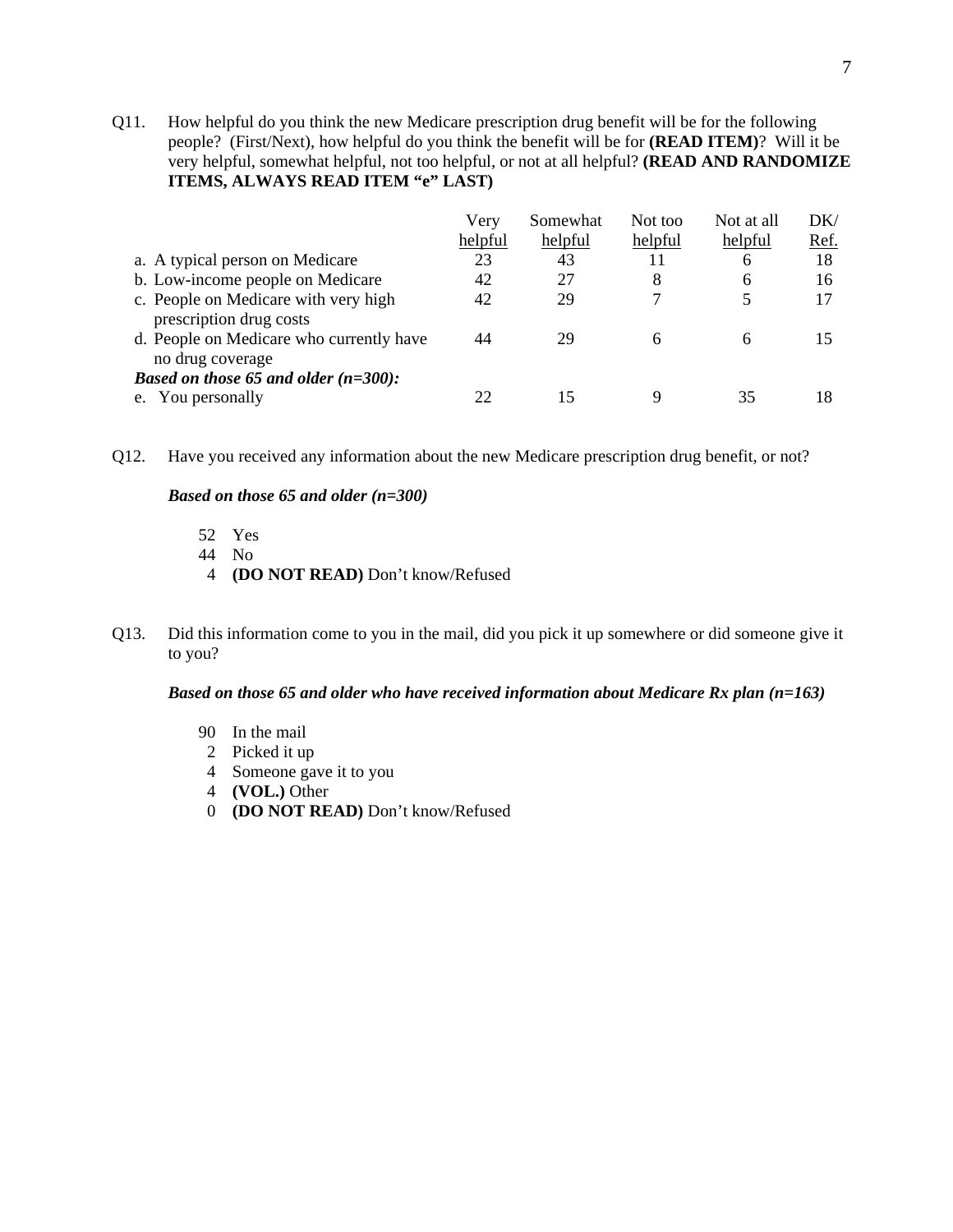Q14. Now please tell me if the information you received came from each of the following sources or not? Did you get anything about the new Medicare drug benefit from **(INSERT READ AND ROTATE)** or not?

|    |                                                               | Yes | $\underline{\mathrm{No}}$ | DK |
|----|---------------------------------------------------------------|-----|---------------------------|----|
| a. | The Social Security Administration                            | 55  | 35                        | 10 |
| b. | The Medicare program or the Centers for Medicare and Medicaid |     |                           |    |
|    | <b>Services</b>                                               | 49  | 37                        | 14 |
|    | c. A health insurance company                                 | 35  | 58                        |    |
|    | d. A pharmacy                                                 | 19  | 74                        |    |
|    | e. State Medicaid or Medical Assistance Program               | 19  | 69                        | 12 |
| f. | The AARP                                                      | 52  | 41                        |    |
|    | g. Another senior or community organization                   | 12  | 80                        |    |

#### *Based on those 65 and older who have received information about Medicare Rx plan (n=163)*

Q15. Would you say you read through the information you have received about the new Medicare prescription drug benefit very closely, somewhat closely, not too closely, or not at all closely?

## *Based on those 65 and older who have received information about Medicare Rx plan (n=163)*

- 37 Very closely
- 33 Somewhat closely
- 12 Not too closely
- 13 Not at all closely
- 5 (**DO NOT READ**) Don't know/Refused
- Q16. Have you talked to anyone about the information you have received about the new Medicare prescription drug benefit, or not?

#### *Based on those 65 and older who have received information about Medicare Rx plan (n=163)*

- 40 Yes
- 60 No
- 0 **(DO NOT READ)** Don't know/Refused
- Q17. Have you seen any television ads about the new Medicare prescription drug benefit, or not?

|                    | Total |    | Seniors Ages 18-64 |
|--------------------|-------|----|--------------------|
| Yes                | 29    |    |                    |
| No                 | 69    | 55 |                    |
| Don't know/Refused |       |    |                    |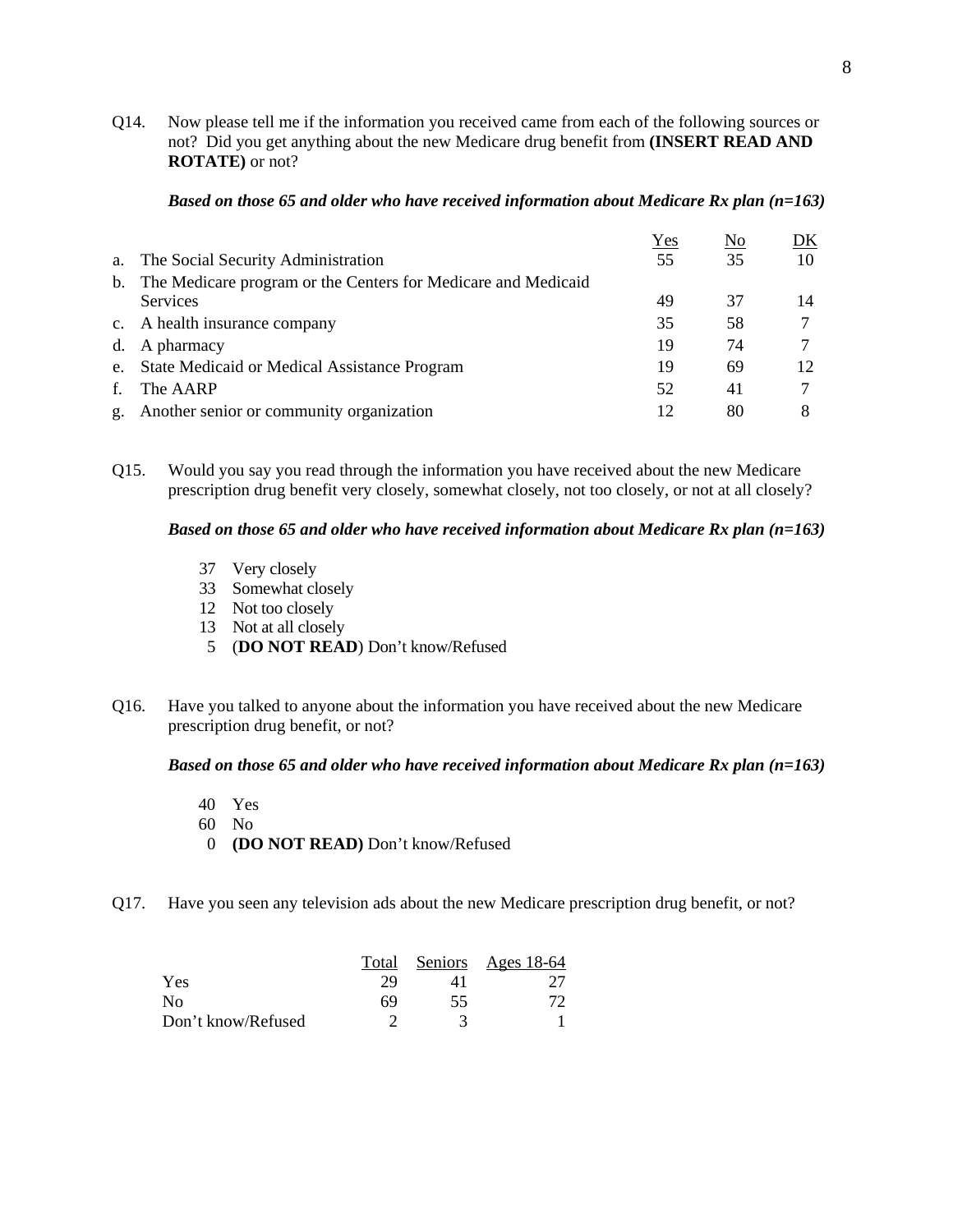Q18. To the best of your knowledge, do seniors need to sign up to get their new Medicare prescription drug benefit, or will coverage automatically begin by January 1, 2006?

#### *Based on those 65 and older (n=300)*

- 55 Have to sign up OR
- 15 Coverage will begin automatically
- 31 **(DO NOT READ)** Don't know/Refused
- Q19. Now thinking about your own health status. In general, would you say your health is excellent, very good, good, fair, or poor?
	- 24 Excellent
	- 32 Very good
	- 22 Good
	- 14 Fair
	- 8 Poor
	- \* Don't know/Refused
- Q20. Do you currently take any prescription medicine on a daily basis, or not?
- Q21. How many different prescription drugs do you take? Do you take between one and three different prescription drugs, or do you take four or more different drugs?
	- 51 Yes, take prescription medicine
		- 32 1-3 prescription medicines
		- 18 4 or more prescription medicines
		- \* Don't know how many
	- 49 Don't take any prescription medicine
		- 1 Don't know/Refused
- Q22. In the past year, have you ever not filled a prescription because of the cost, cut pills in half, or skipped doses in order to make a medicine last longer, or not?
	- 25 Yes
	- 74 No
	- 1 Don't know/Refused
- Q23. Do you have any insurance plan or program that helps you pay for prescription medications or not?

|                    | Total |    | Seniors Ages 18-64 |
|--------------------|-------|----|--------------------|
| Yes                | 75    | 74 |                    |
| N <sub>0</sub>     | 24    | 26 | 24                 |
| Don't know/Refused | ∗     | ×  |                    |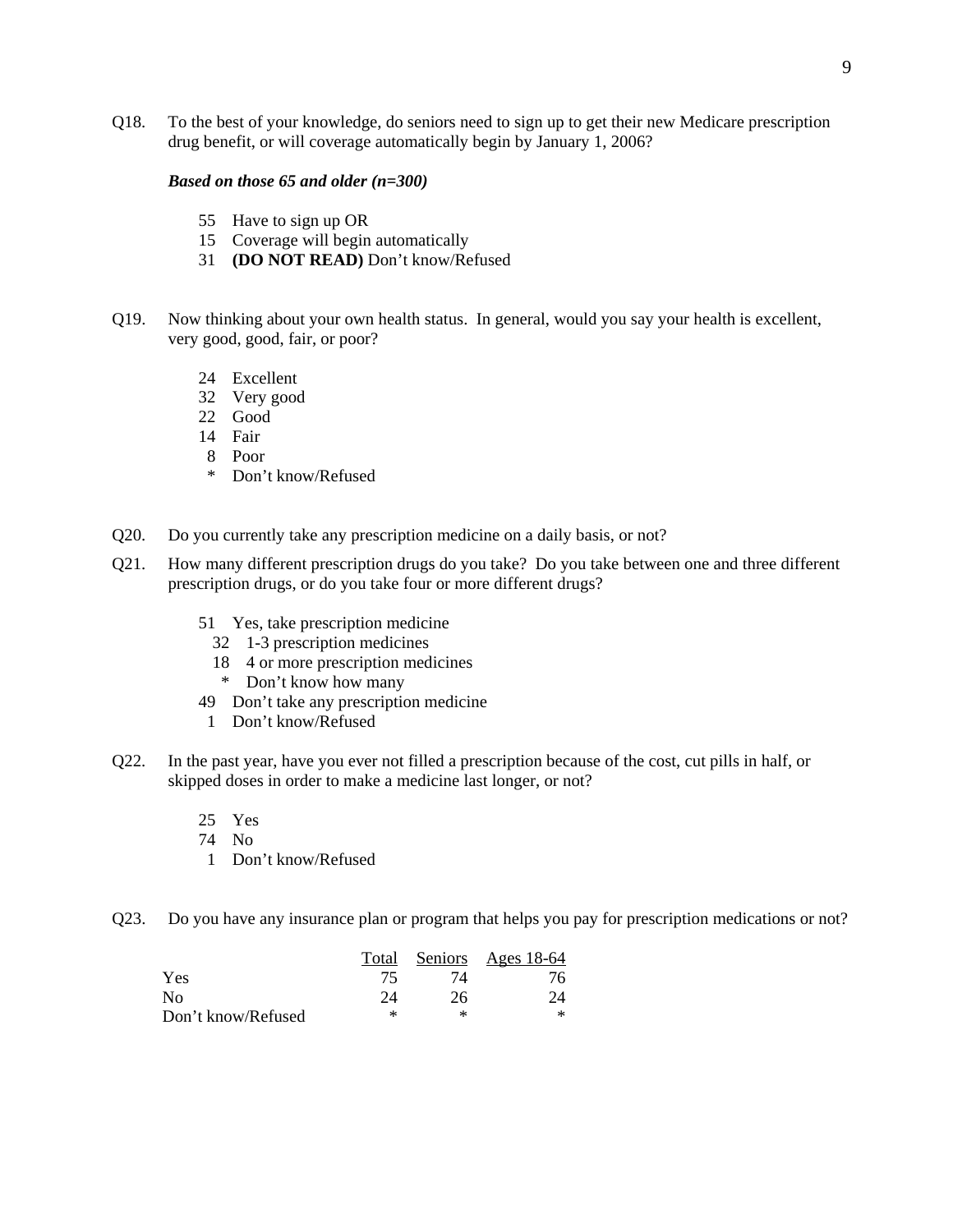- Q24. Are you NOW self-employed, working full-time for an employer, working part-time for an employer, are you retired, or are you not employed for pay?
	- 11 Self-employed
	- 37 Full-time for an employer
	- 9 Part-time for an employer
	- 22 Retired
	- 14 Not employed
	- 2 **(VOL.)** Homemaker
	- 2 **(VOL.)** Student
	- 3 **(VOL.)** Disabled
	- 1 **(DO NOT READ)** Don't know/Refused
- Q25. Are you, yourself, now covered by any form of health insurance or health plan or do you not have health insurance at this time? A health plan would include any private insurance plan through your employer or a plan that you purchased yourself, as well as a government program like Medicare or (Medicaid)? **USE VARIANT WORDING IN CALIFORNIA:** (Medi-Cal)
	- 81 Yes, insured
	- 19 No, not insured
	- 1 Don't know/Refused
- Q26. Have you heard of a toll-free phone number set up by the government, 1-800-MEDICARE, that you can call to get information about Medicare?

|                    | Total |    | Seniors Ages 18-64 |
|--------------------|-------|----|--------------------|
| Yes                | 35    | 46 | 33                 |
| No.                | 63    | 49 | 67                 |
| Don't know/Refused |       |    |                    |

Q27. Have you ever called 1-800-MEDICARE, or not?

## *Based on those who have heard of 1-800-MEDICARE (n=435):*

|                    | Total |    | Seniors Ages 18-64 |
|--------------------|-------|----|--------------------|
| Yes                |       | 15 | 13                 |
| No                 | 85    | 85 | 86                 |
| Don't know/Refused |       | ∗  |                    |

### Q28. Have you EVER gone online to use **(INSERT AND ROTATE ITEMS)?**

|                                   | Yes | DK/Ref. |
|-----------------------------------|-----|---------|
| a. The Internet or World Wide Web |     |         |
| b. E-Mail                         |     |         |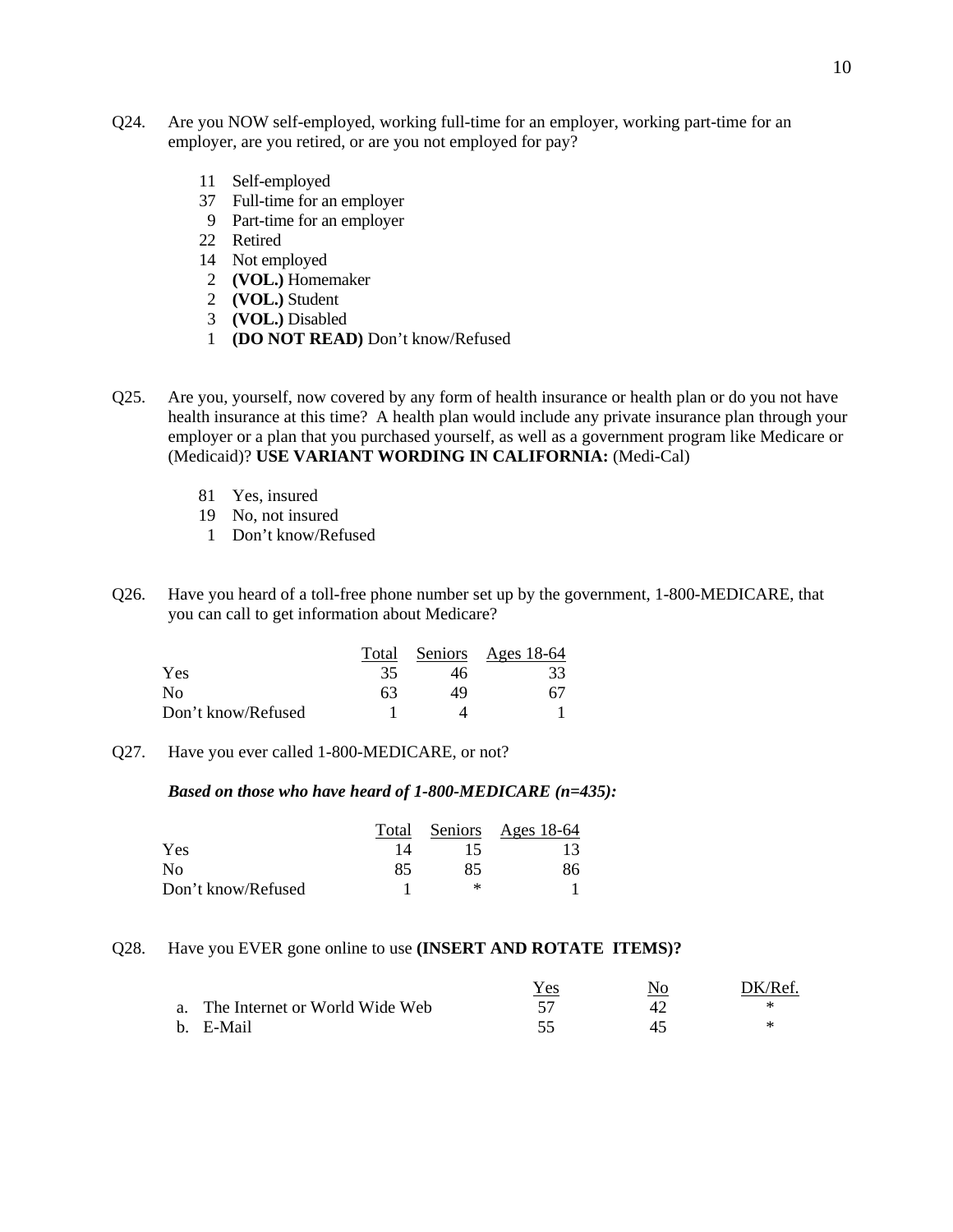Q29. Have you heard of the website Medicare.gov?

|                    | Total |    | <u>Seniors Ages 18-64</u> |
|--------------------|-------|----|---------------------------|
| Yes                | 30    | 29 | 30                        |
| Nο                 | 70    | 69 |                           |
| Don't know/Refused |       |    |                           |

## *Based on those who go online only (n=723):*

|                    |    |    | Total Seniors Ages 18-64 |
|--------------------|----|----|--------------------------|
| Yes                | 33 | 45 | 32                       |
| N <sub>0</sub>     | 67 | 53 | 68                       |
| Don't know/Refused | ∗  |    |                          |

Q30. Have you ever looked for information on the website Medicare.gov, or not?

## *Based on those who go online and have heard of Medicare.gov (n=245)*

|                    |    |     | Total Seniors Ages 18-64 |
|--------------------|----|-----|--------------------------|
| Yes                | 30 | n/a | 31                       |
| $\rm No$           | 68 | n/a | 69                       |
| Don't know/Refused |    | n/a | ∗                        |

Q31. As far as you know, has a friend or family member ever called 1-800-MEDICARE or visited an Internet web site or on your behalf for information about Medicare, or not?

#### *Based on those 65 or older (n=300)*

6 Yes

87 No

7 Don't know/Refused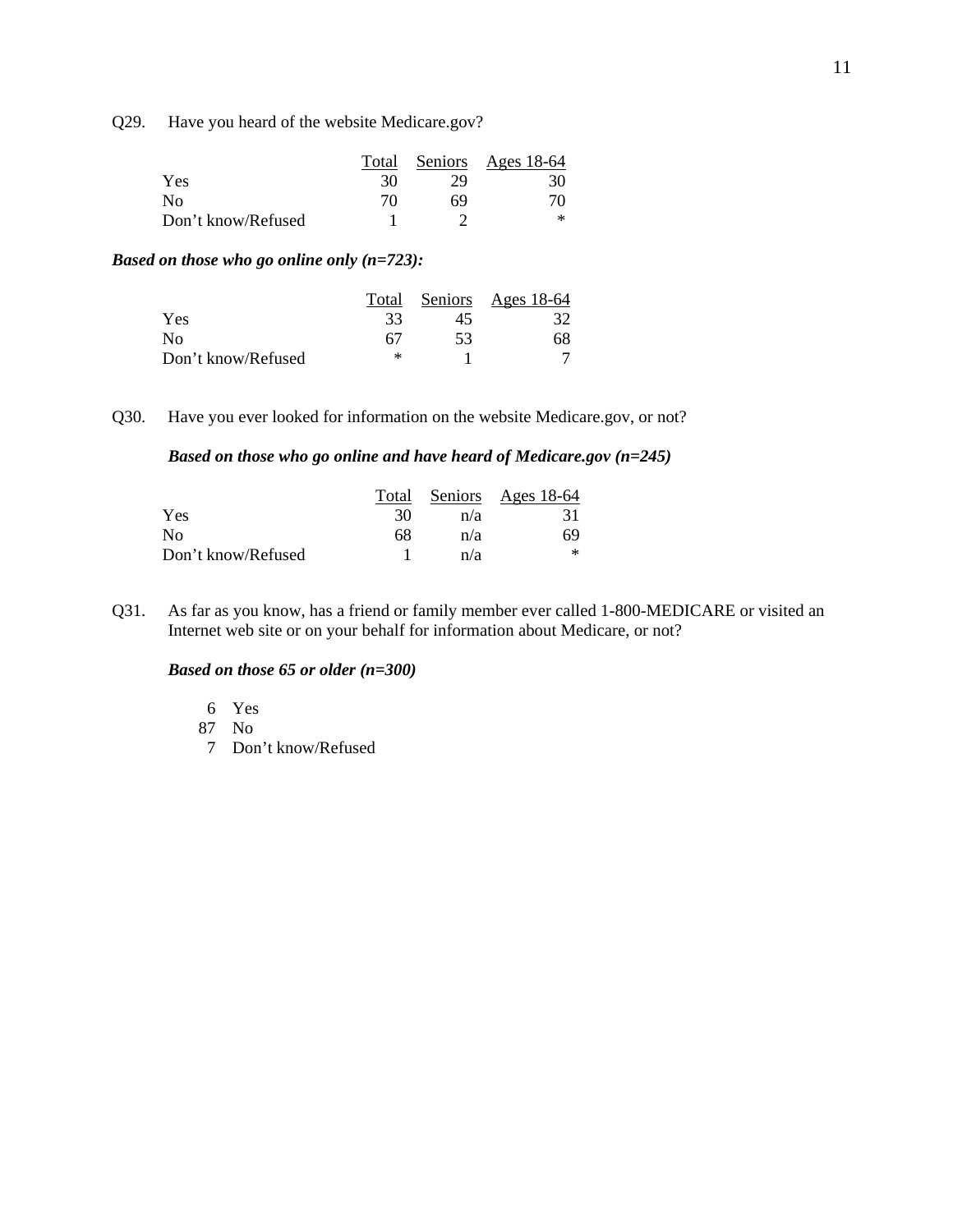### **DEMOGRAPHICS:**

**(READ)** Finally, I have just a few questions we will use to describe the people who took part in our survey…

## D1. **RECORD RESPONDENT'S SEX**

- 49 Male
- 51 Female

## D2. What is your age? **(RECORD EXACT AGE AS TWO-DIGIT CODE.)**

- 21 18-29
- 37 30-49
- 24 50-64
- 17 65 and older
- 1 Refused

## D3. In politics today, do you consider yourself a Republican, Democrat, or Independent?

- 28 Republican
- 34 Democrat
- 30 Independent
- 3 **(VOL.)** No preference/Not interested in politics
- 1 **(VOL.)** Other party
- 2 Don't know
- 3 Refused

D4. What is the LAST grade or class that you COMPLETED in school? **(DO NOT READ)** 

- 4 None, or grade 1-8
- 9 High school incomplete (grades 9-11)
- 33 High school graduate (grade 12 or GED certificate)
- 3 Technical, trade or vocational school AFTER high school
- 23 Some college, no four-year degree (includes associate degree)
- 16 College graduate (B.S., B.A., or other four-year degree)
- 10 Post-graduate or professional schooling after college (e.g., toward a Master's degree or Ph.D; law or medical school)
- 1 Refused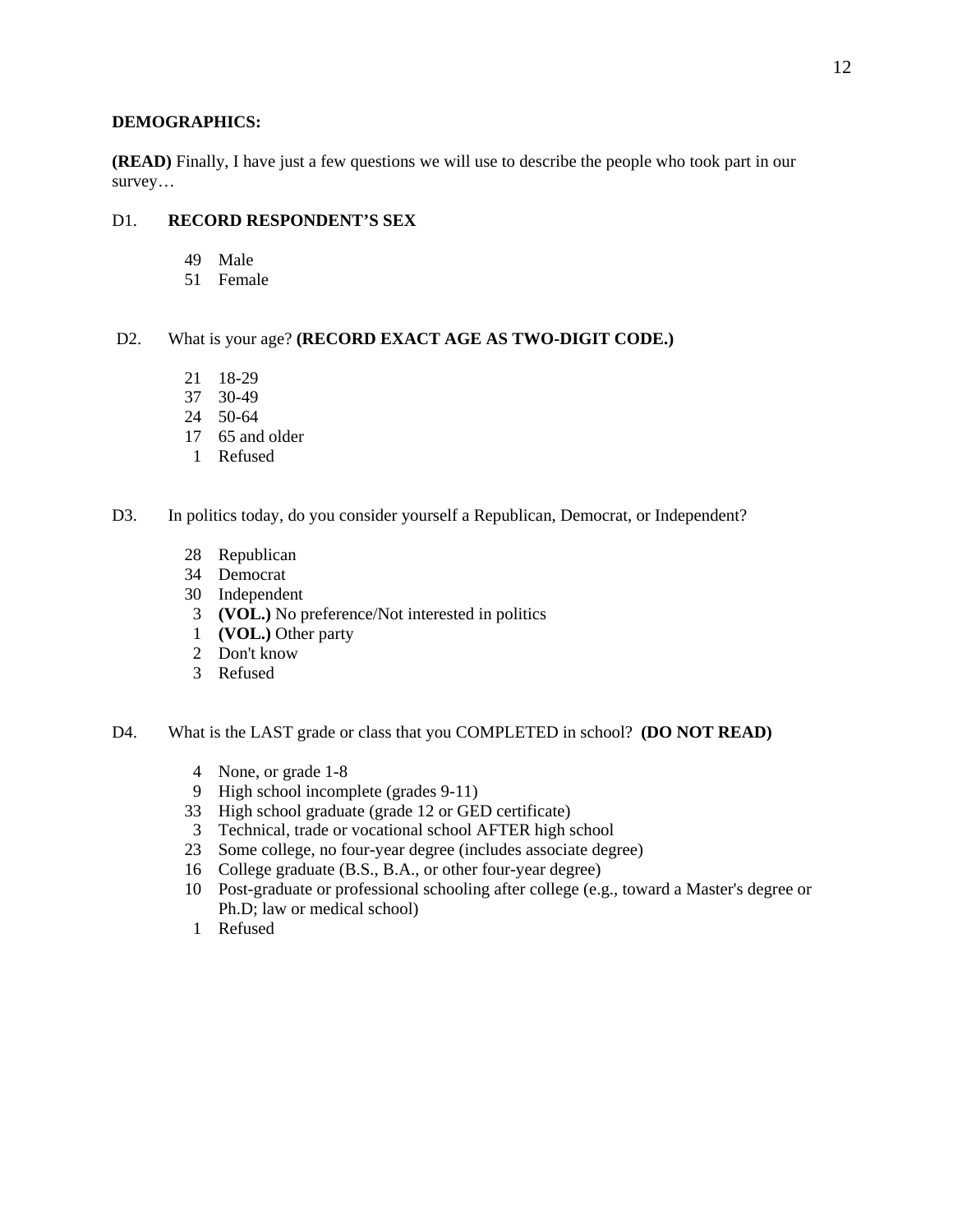- D5. Last year -- that is, in 2004 -- what was your total family income from all sources, before taxes? Just stop me when I get to the right category. **(READ)**
	- 9 Less than \$10,000
	- 11 \$10,000 to under \$20,000
	- 13 \$20,000 to under \$30,000
	- 17 \$30,000 to under \$50,000
	- 14 \$50,000 to under \$75,000
	- 10 \$75,000 to under \$100,000
	- 8 \$100,000 to under \$200,000
	- 2 \$200,000 or more
	- 6 **(DO NOT READ)** Don't know
	- 10 **(DO NOT READ)** Refused
- D6. Are you, yourself, of Hispanic or Latino background, such as Mexican, Puerto Rican, Cuban, or some other Spanish background?
- D7. What is your race? Are you white, black, Asian or some other race? (**IF RESPONDENT SAYS HISPANIC ASK**: Do you consider yourself a white Hispanic or a black Hispanic?
	- 70 White, Non Hispanic
	- 27 Total Non-White
		- 11 Black or African-American
		- 11 Hispanic
		- 3 Asian
		- 2 Other or mixed race
	- 3 Don't know/Refused